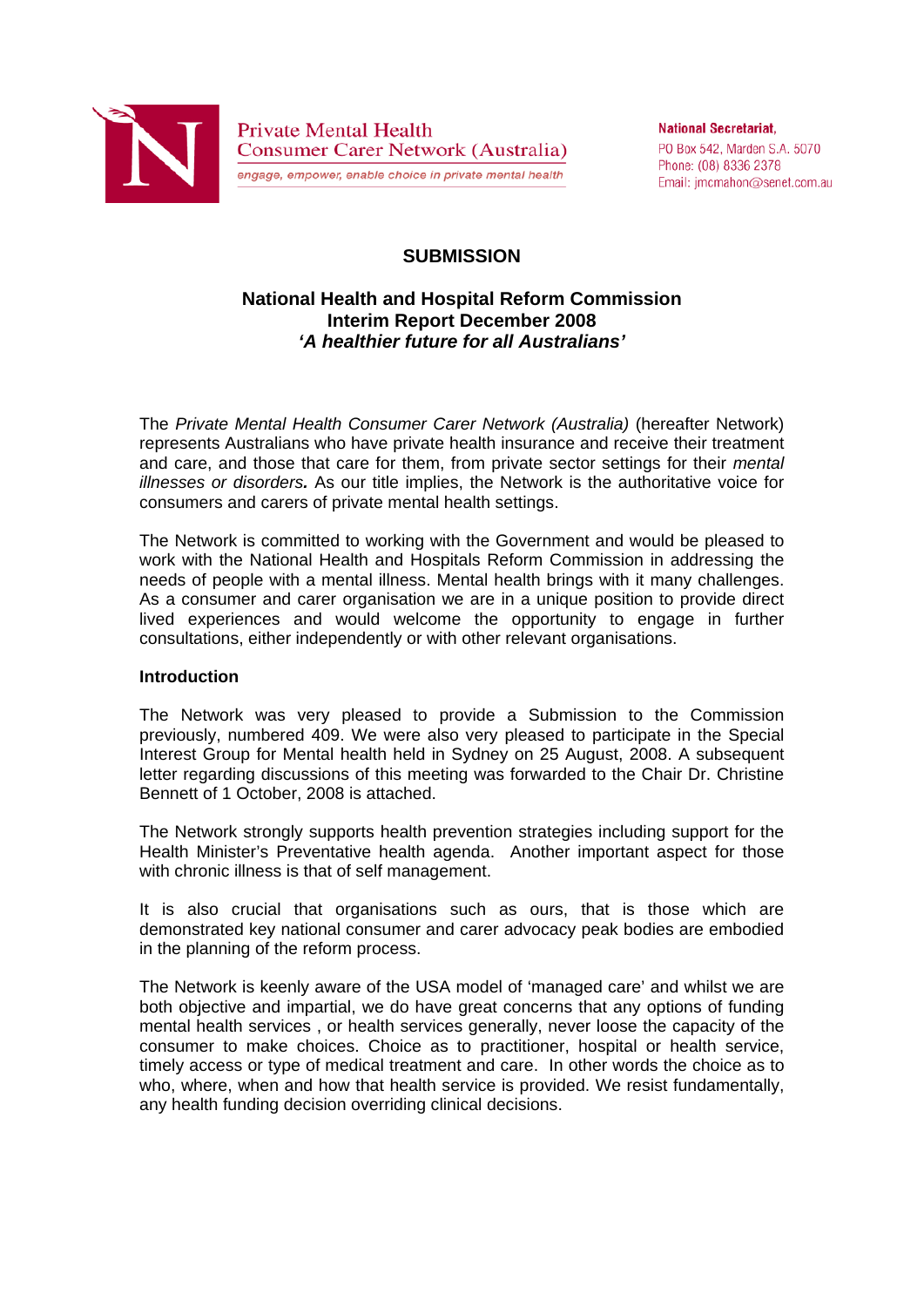We would like to address some of the key consultation questions as follows.

### **1 How can we advocate for greater consumer and carer participation in the reform process?**

We can tell you that consumer and carer participation in the main, across both public and private mental health organisations is very much dependent on the management of the day. The Network is committed to consumer and carer advocacy; to consumers and carers being involved in the development of services; to consumers and carers being involved in the ongoing monitoring and evaluation of those services. Who better to know what works and does not work than those in receipt of those services and those that care for them?

In terms of how can this be demonstrated, the Network believes that the only way of ensuring consumer and carer participation in any reform process within mental health services both public and private, is to make consumer and carer participation mandatory. This can be achieved by way of the accreditation process.

If the thrust is toward a greater picture of reform across the health care system, then the reform process must have the inclusion and engagement in a meaningful manner, of consumers and carers to inform the process.

### **2 Is there a need for the recognition of the critical role of a strong private sector?**

Within mental health, the private sector is a crucial component of the mental health system. Public sector services are predominantly focused on schizophrenia, psychotic illnesses and bi-polar disorder, the low prevalence disorders, whilst the private sector caters in the main, for the high prevalence disorders of depression, anxiety and personality disorders.

Around 60% of psychiatrists work within the private sector, giving some hours per month to the public sector.

Please see data on the private sector at 6 below.

### **3 It is crucial that a strong private sector is both supported and strengthened.**

Again, the data at 6 below proves beyond any doubt that the private health sector plays a critical role both in general health and in our area, mental health.

The public sector services within mental health are already overburdened and under resourced. Whilst there have been legislative restrictions in the past, with the advent of broader health cover, health insurers can now offer to pay for a range of services beyond the hospital setting. This opens up a whole new world in terms of treatment and care within and by community settings.

### **4 What evidence is there that research and funding into services that deliver outcomes are valued by the consumer?**

In terms of evidence, this is an area in which the Network does not have sufficient expertise. What we can offer however is anecdotal or qualitative evidence from a 'lived experience' that consumers *do* value *good* outcomes. Mental health is most often chronic and debilitating in nature and good outcomes are what health services must strive for.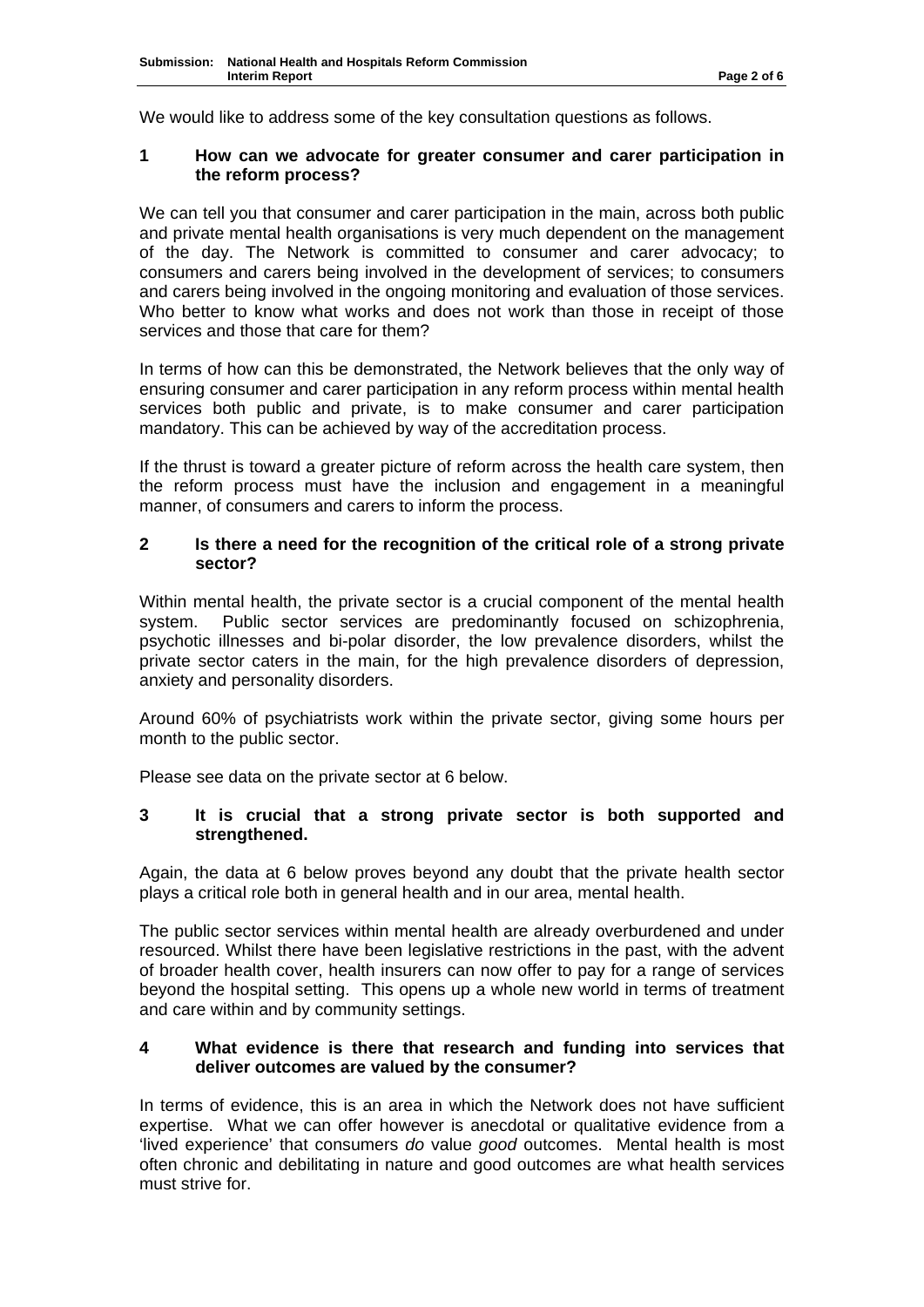### **5 What is the impact for the practice of psychiatry and the service system in the future?**

Whilst the Network strongly supports the 'Better Access' initiative which offers Medicare rebates for psychologists and other allied health professionals, we believe that the practice of psychiatry is an essential component of the Australian health care system.

Psychiatrists are firstly medical doctors, and in this sense have a unique understanding of the impact of psychotropic medications including side effects on the general health of their patients. The Network understands that psychiatrists are currently the lowest paid of all medical specialists, most notably because they do not conduct procedures as such, perhaps other than ECT.

If the Australian health care system were to drop the fee for service practice currently suggested, the mental health system would not be able to service consumers at the current levels, even though it is generally acknowledged that the levels are inadequate. We have already seen via the ABS National Mental Health and Wellbeing Survey 2007 that 65% of all Australians who consider they have had a mental health issue in the preceding 12 months did not seek assistance.

The Network does not support the purchasing of care via a fund holder, for a mental health consumer currently the subject of one of the Commission's options. We dedicate considerable energy monitoring the health system in Australia in terms of 'managed care'. Australia has some issues around equity and access, but nonetheless we still have one of the best health care system in the world.

Any changes to the current system of the practice of psychiatry in Australia would be of great concern for the Network. Private psychiatrists deliver good services to people who cannot access the public sector. Without this opportunity many more Australians would not have contact with specialist mental health professionals.

### **6 Why do we need to invest in the Private sector?**

The Network believes the data below goes a long way to demonstrating the need for investment into the private mental health sector.

## *The Private Sector*

In Australia, a mix of public and private service agencies and providers are responsible for the delivery of mental health services for people with a mental illness. State and Territory Governments manage specialised public mental health services.

Private sector services are delivered by psychiatrists and GPs in private practice, and private hospitals with psychiatric beds (hereafter Hospitals). These services account for over 60% of all people seen by the Australian specialist mental health sector.<sup>1</sup> It employs 9% of the national mental health workforce and provides at least 22% of total psychiatric beds.<sup>2</sup>

The private sector provides a range of mental health care, which includes the services provided by psychiatrists in office–based private practice, which are funded through the Australian Government's Medicare Benefits Schedule (MBS), and

 $\mathbf{1}$ **<sup>1</sup>** Derived from data contained in the Australian Government Department of Health and Ageing (2007), *National Mental Health Report 2007: Summary of Twelve Years of Reform in Australia's Mental Health Services under the National Mental Health Strategy 1993–2005*. Commonwealth of Australia, Canberra.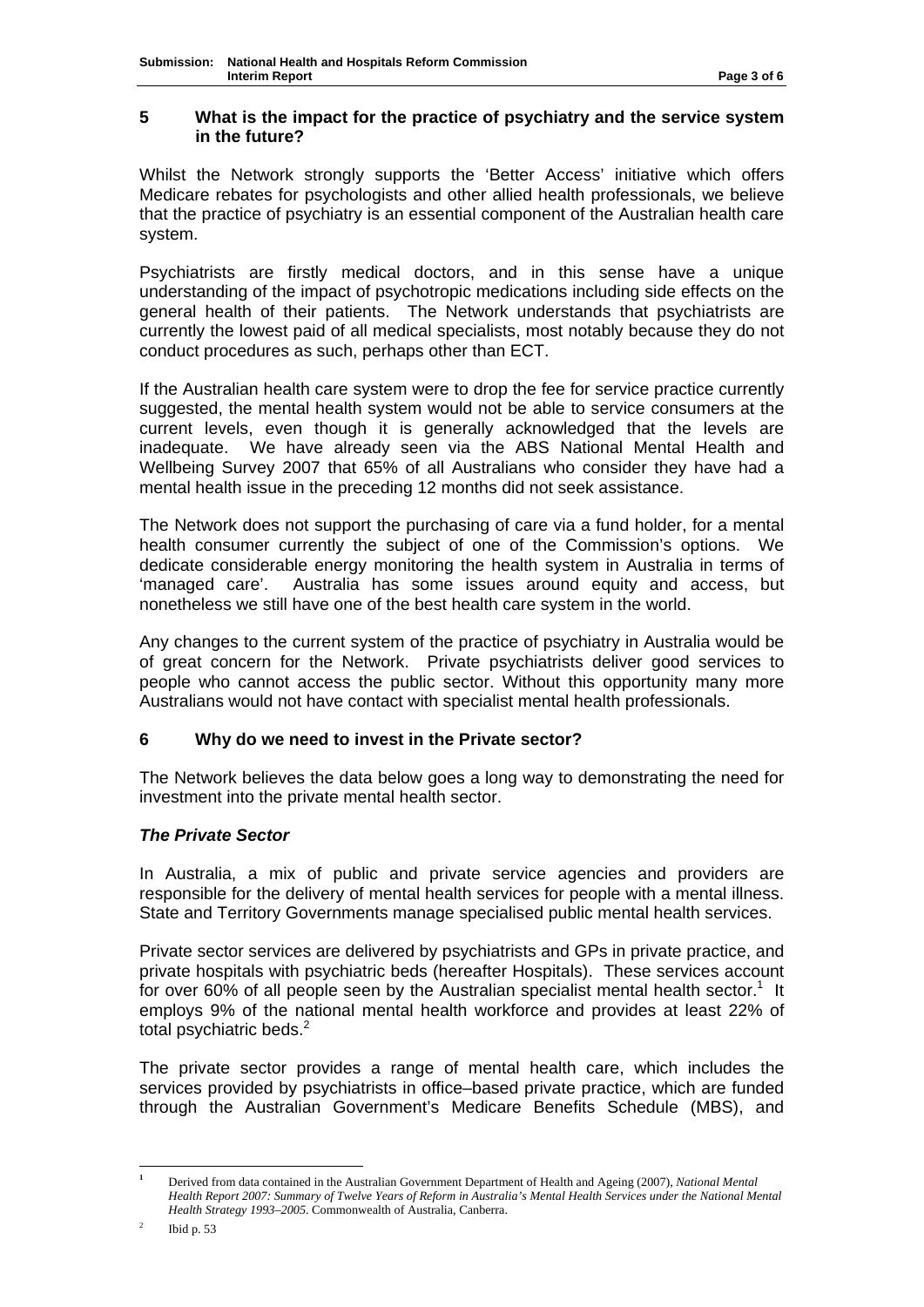Overnight and Day Only services provided by private hospitals for which private health insurers (hereafter Health Insurers) pay benefits.

Over 90% of people with a mental health problem or mental disorder seeking hospital–based mental health services in the private sector are privately insured. The remainder include people covered by other third party payers including the Australian Government Department of Veterans' Affairs, compensation insurers or people who fund their own care.

### *2006-2007 Profile of Private Mental Health Sector*

There were 25 specialist private mental health facilities located across Australia and mental health wards/units are contained within a further 21 medical/surgical private hospitals. Total beds are approximately 1,700.

Together, these hospitals treated 124,000 patients in 2006-07. Services that these hospitals provide include:

- 70% of all sameday mental health services;
- 43% of all hospital-based psychiatry services; and
- 93% of all sameday alcohol disorder and dependence services.

(calculated from latest data from Australian Institute of Health and Welfare - Australian Hospital Statistics 2006-07).

Unlike many other areas of health care, private mental health facilities do not provide a parallel service to the public sector. Rather, the private sector provides effective and necessary care to a large group of patients who are unable to be cared for in public mental health services.

### **2007-2008 Profile of Private Mental health Sector**

During the 2007-08 financial year Australia had 27 stand–alone private psychiatric hospitals and 22 psychiatric units co–located in private general hospitals. Together these hospitals had approximately 1,700 psychiatric beds.

### **Data collected via the Private Mental Health Alliance's Centralised Data Management Service (CDMS)**

During that year 37 of the 49 private hospitals participating in the CDMS admitted 19,213 patients for psychiatric care. Of those patients, 15,100 had a total of 20,818 separations from overnight inpatient care (excluding brief overnight admissions for same day procedures) with an average length of stay of 19 days.

Of the 8,066 patients who received any care on a Same day or Outreach basis (referred to under the National Model as Ambulatory care) 3,953 also had at least one Overnight inpatient admission.

### **7 Should we mention preferred treatment models especially advocating for follow-up and transition of adult care?**

We would like to raise the issue from what we have heard is that early intervention services for psychosis in young people, is not at this time truly evidence based. The emerging data suggests that early intervention in young people would seem probable, but in terms of evidence based, we understand there is still debate around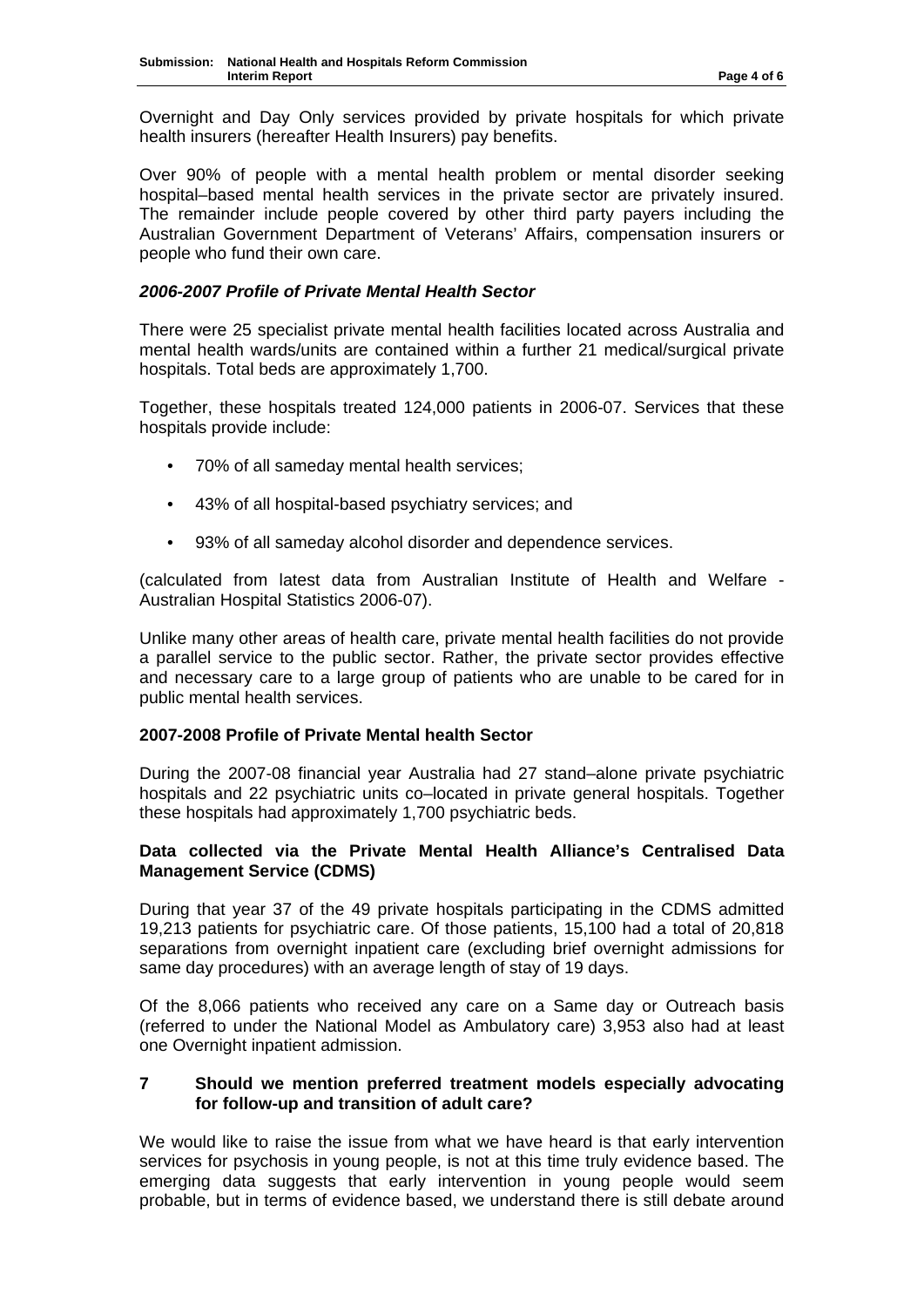this specific issue. This is the type of concerns that the Network raises herewith in determining funding via preferred treatment models.

However, when some type of treatment model seems to be improving the outcomes for young consumers this must warrant strong consideration. The Network is very aware of the *Orygen* and *headspace* programs and the good work in these areas. Many good treatment options can be omitted because they may not necessarily be evidence based or this evidence may be very scarce. If health care never tried new things, there would never be any improvements or breakthroughs in care. If projects or pilots were never embarked upon, there may never be any thing at a later date to improve upon.

In terms of this area however, the Network suggests caution in determining by the NHHRC any preferred treatment models. This could be interpreted as fundamentally removing choice, the corner stone of the Australian health care system.

### **8 Conclusion**

How better to shape the health system, than from within; that is from a lived experience on what works and what does not and why; what needs to change and what is working effectively. In other words the question is 'what are the intervening variables'.

The Network would welcome engagement with the Commission in any capacity. We thank the Commission for the opportunity of commenting herewith on the Interim Report.

mcmat

Janne McMahon Independent Chair 16 March, 2009